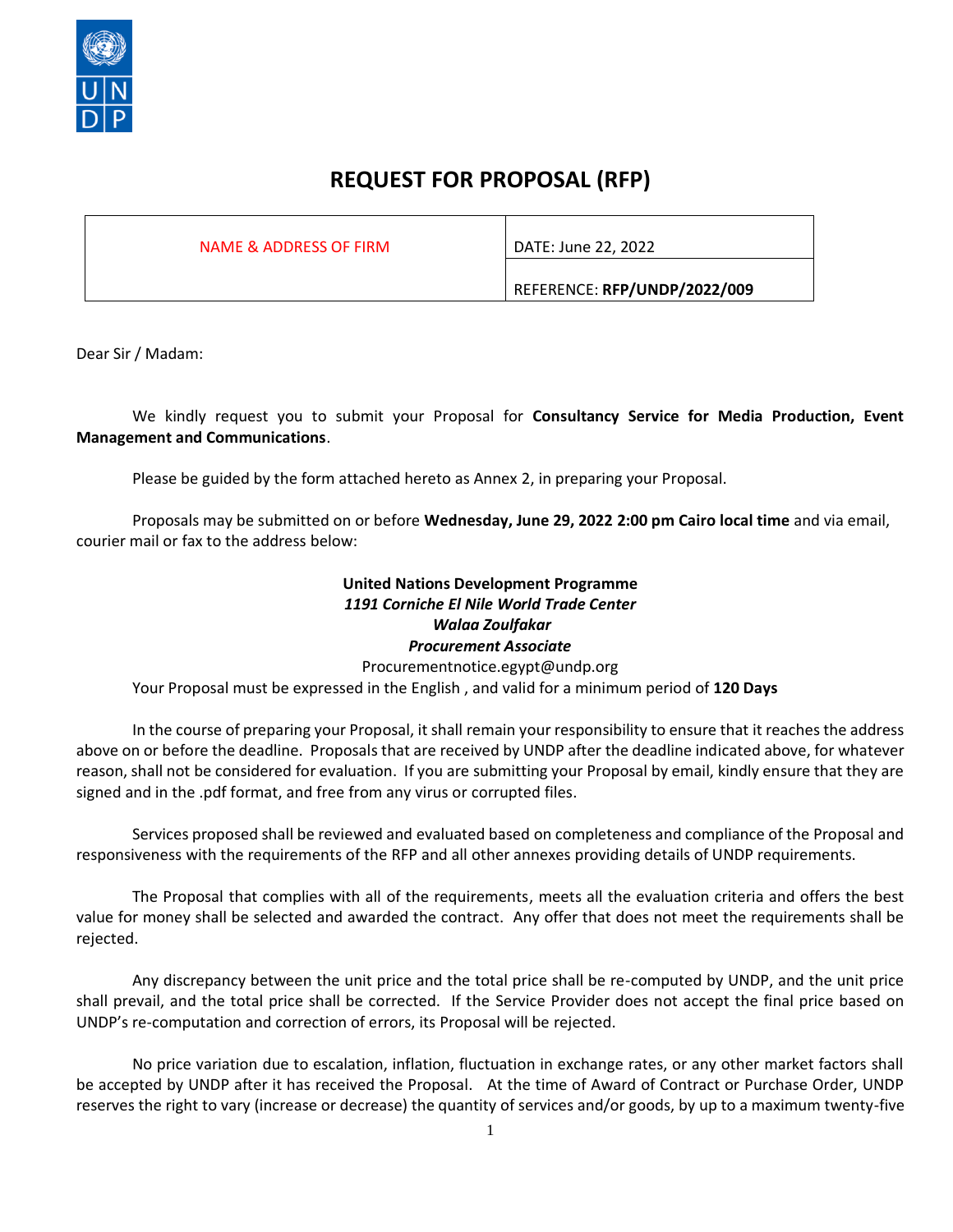per cent (25%) of the total offer, without any change in the unit price or other terms and conditions.

Any Contract or Purchase Order that will be issued as a result of this RFP shall be subject to the General Terms and Conditions attached hereto. The mere act of submission of a Proposal implies that the Service Provider accepts without question the General Terms and Conditions of UNDP, herein attached as Annex 3.

Please be advised that UNDP is not bound to accept any Proposal, nor award a contract or Purchase Order, nor be responsible for any costs associated with a Service Providers preparation and submission of a Proposal, regardless of the outcome or the manner of conducting the selection process.

UNDP's vendor protest procedure is intended to afford an opportunity to appeal for persons or firms not awarded a Purchase Order or Contract in a competitive procurement process. In the event that you believe you have not been fairly treated, you can find detailed information about vendor protest procedures in the following link: <http://www.undp.org/content/undp/en/home/operations/procurement/business/protest-and-sanctions.html>

UNDP encourages every prospective Service Provider to prevent and avoid conflicts of interest, by disclosing to UNDP if you, or any of your affiliates or personnel, were involved in the preparation of the requirements, design, cost estimates, and other information used in this RFP.

UNDP implements a zero tolerance on fraud and other proscribed practices, and is committed to preventing, identifying and addressing all such acts and practices against UNDP, as well as third parties involved in UNDP activities. UNDP expects its Service Providers to adhere to the UN Supplier Code of Conduct found in this link : [https://www.un.org/Depts/ptd/sites/www.un.org.Depts.ptd/files/files/attachment/page/pdf/unscc/conduct\\_english.](https://www.un.org/Depts/ptd/sites/www.un.org.Depts.ptd/files/files/attachment/page/pdf/unscc/conduct_english.pdf) [pdf](https://www.un.org/Depts/ptd/sites/www.un.org.Depts.ptd/files/files/attachment/page/pdf/unscc/conduct_english.pdf)

Thank you and we look forward to receiving your Proposal.

Sincerely yours,

*Walaa Zoulfakar Procurement Associate*  **6/20/2022**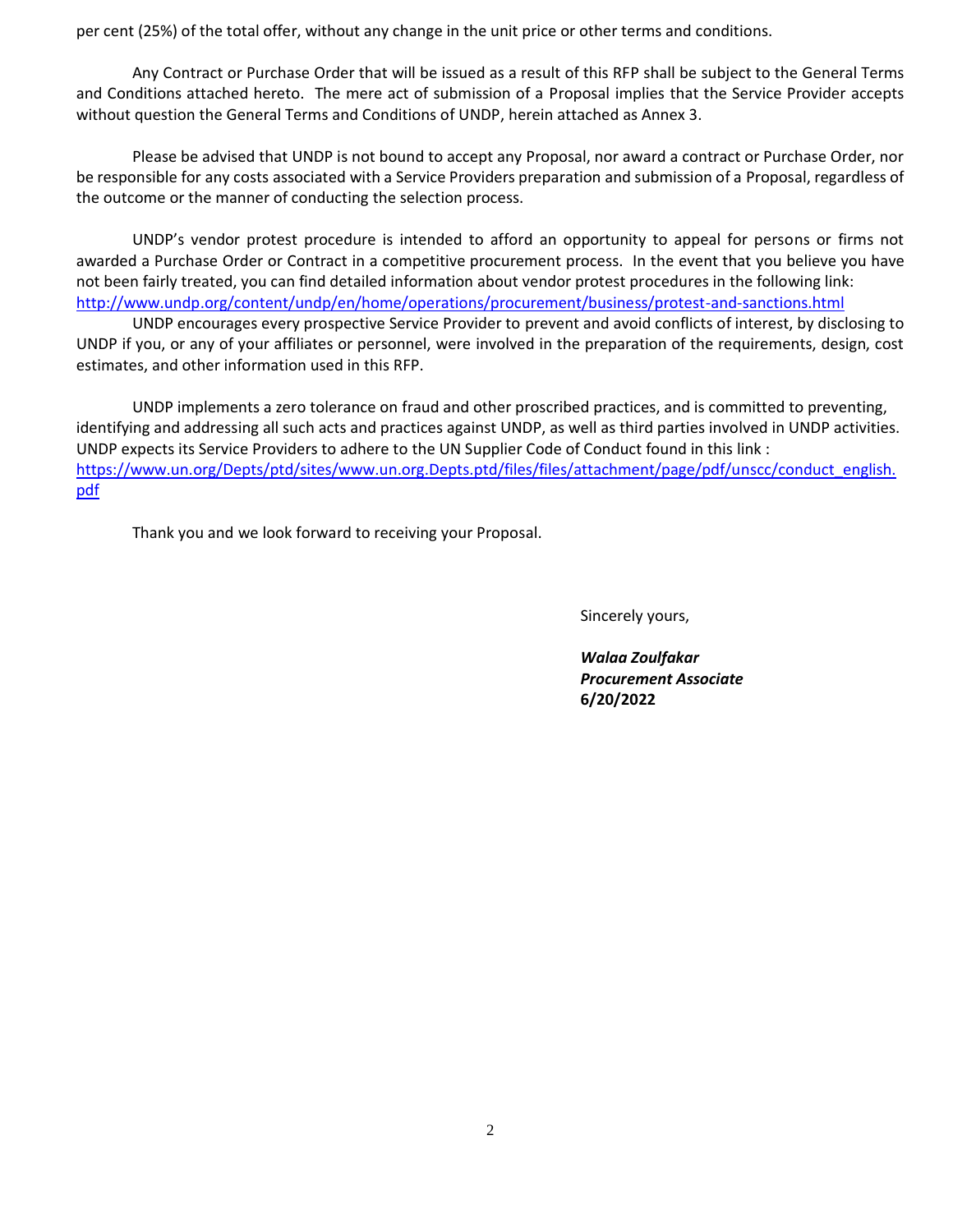٦

# **Description of Requirements**

 $\overline{\phantom{a}}$ 

| Context of the<br>Requirement               | As a means to reduce threats from unsustainable urban/tourism<br>development and to forestall their consequential impacts on biodiversity in<br>Egypt, the Ministry of Environment (MoE), the South Sinai Governorate<br>(SSG) and the United Nations Development Programme (UNDP) seek to<br>significantly reduce the usage of single-use plastics (SUPs) in Sharm El<br>Sheikh. Regrettably, the negative economic impacts incurred by SUPs are<br>often underestimated. The continued degradation of pristine natural<br>environment, in areas such as Sinai and the Southern Red Sea, will have<br>immediate impact on the overall attractiveness of Egypt as a global tourism<br>destination. Therefore, UNDP working together with the Egyptian tourism<br>sector, government entities and local communities to curb the demand for<br>SUPs, discourage non-essential use and support the adoption of reusable,<br>environmentally-friendly alternatives. The facilitation of market entry, outlining<br>possible policy recommendation to enhance the productivity and viability of<br>the SUP alternatives sector is a must to ensure the reduction of SUP usage,<br>especially in Southern Sinai.1.<br>Overall objective of the Assignment The<br>overall objective of the assignment is to ensure market readiness for the<br>issuance of the SUP banning policy, with a focus on community-led and small<br>and medium sized enterprises (SMEs) working in the SUPs alternatives<br>sector. The assignment requires the organization, curation and production of<br>several events encouraging the use of alternatives to SUPs in Sharm El<br>Sheikh. Furthermore, the assignment also includes a variety of<br>communications and social media activities that enhance exposure and<br>support for the alternatives to SUPs sector. These activities are designed to<br>support the implementation of a government policy banning the use of SUPs<br>in Sharm El Sheikh, as well as preparations for the upcoming UN Climate<br>Change Conference (COP27). |
|---------------------------------------------|------------------------------------------------------------------------------------------------------------------------------------------------------------------------------------------------------------------------------------------------------------------------------------------------------------------------------------------------------------------------------------------------------------------------------------------------------------------------------------------------------------------------------------------------------------------------------------------------------------------------------------------------------------------------------------------------------------------------------------------------------------------------------------------------------------------------------------------------------------------------------------------------------------------------------------------------------------------------------------------------------------------------------------------------------------------------------------------------------------------------------------------------------------------------------------------------------------------------------------------------------------------------------------------------------------------------------------------------------------------------------------------------------------------------------------------------------------------------------------------------------------------------------------------------------------------------------------------------------------------------------------------------------------------------------------------------------------------------------------------------------------------------------------------------------------------------------------------------------------------------------------------------------------------------------------------------------------------------------------------------------------------------------------------------------------------------|
| Implementing<br>Partner of UNDP             |                                                                                                                                                                                                                                                                                                                                                                                                                                                                                                                                                                                                                                                                                                                                                                                                                                                                                                                                                                                                                                                                                                                                                                                                                                                                                                                                                                                                                                                                                                                                                                                                                                                                                                                                                                                                                                                                                                                                                                                                                                                                        |
|                                             | Ministry of Environment                                                                                                                                                                                                                                                                                                                                                                                                                                                                                                                                                                                                                                                                                                                                                                                                                                                                                                                                                                                                                                                                                                                                                                                                                                                                                                                                                                                                                                                                                                                                                                                                                                                                                                                                                                                                                                                                                                                                                                                                                                                |
| <b>Brief Description of</b><br>the Required | The overall objective of the assignment is to ensure market readiness for the                                                                                                                                                                                                                                                                                                                                                                                                                                                                                                                                                                                                                                                                                                                                                                                                                                                                                                                                                                                                                                                                                                                                                                                                                                                                                                                                                                                                                                                                                                                                                                                                                                                                                                                                                                                                                                                                                                                                                                                          |
| Services <sup>1</sup>                       | issuance of the SUP banning policy, with a focus on community-led and small and<br>medium sized enterprises (SMEs) working in the SUPs alternatives sector. The<br>assignment requires the organization, curation and production of several events<br>encouraging the use of alternatives to SUPs in Sharm El Sheikh. Furthermore, the<br>assignment also includes a variety of communications and social media activities<br>that enhance exposure and support for the alternatives to SUPs sector. These<br>activities are designed to support the implementation of a government policy<br>banning the use of SUPs in Sharm El Sheikh, as well as preparations for the<br>upcoming UN Climate Change Conference (COP27                                                                                                                                                                                                                                                                                                                                                                                                                                                                                                                                                                                                                                                                                                                                                                                                                                                                                                                                                                                                                                                                                                                                                                                                                                                                                                                                              |
| List and                                    |                                                                                                                                                                                                                                                                                                                                                                                                                                                                                                                                                                                                                                                                                                                                                                                                                                                                                                                                                                                                                                                                                                                                                                                                                                                                                                                                                                                                                                                                                                                                                                                                                                                                                                                                                                                                                                                                                                                                                                                                                                                                        |
| Description of                              | Carry out and oversee $(3)$ booth production and activation – <b>Duration</b><br>$(5$ weeks)                                                                                                                                                                                                                                                                                                                                                                                                                                                                                                                                                                                                                                                                                                                                                                                                                                                                                                                                                                                                                                                                                                                                                                                                                                                                                                                                                                                                                                                                                                                                                                                                                                                                                                                                                                                                                                                                                                                                                                           |

<sup>&</sup>lt;sup>1</sup> A detailed TOR may be attached if the information listed in this Annex is not sufficient to fully describe the nature of the work and *other details of the requirements.*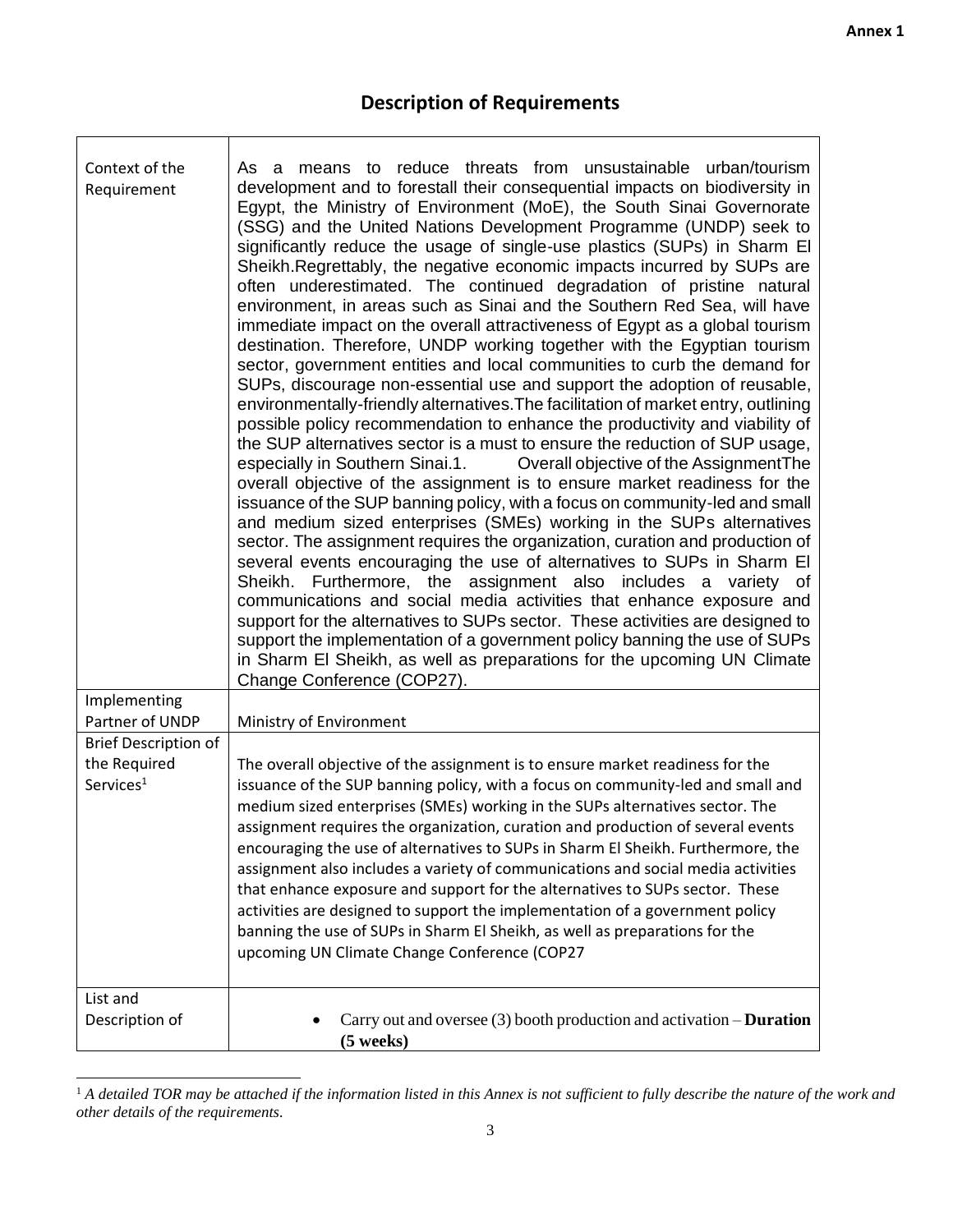| <b>Expected Outputs</b><br>to be Delivered                                   | Design application and production<br>(6) ushers and supervisor for distribution of tote bags and<br>$\bullet$<br>record keeping<br>Booth Size (1.5Lx1.5Wx2H)<br>(3) Screens<br>Prepare a point of sale (POS)<br>Counter and (2) chairs<br>Carpentry, Painting and Design<br>$(1)$ Laptop<br>$(1)$ Screen<br>$\bullet$<br>Signage - (1) Banner<br>٠<br>Organize a launch event for all relevant stakeholders in a public<br>space $(100 \text{ pax})$<br>Design application and production<br>Furniture and equipment rental including large<br>screens<br>Catering<br>Entertainment (must be from local communities)<br>$\bullet$<br>Produce design applications on flyers (QR Code), (250) bottles,<br>banners, (2) pop-ups and (1) backdrop.<br>Organize a series of $(3)$ workshops $(30 \text{ pax})$ and $(3)$ awareness<br>building/clean up events (up to 200 pax) for all relevant<br>stakeholders in public spaces<br>Furniture and equipment rental including large<br>screens<br>4 clean-ups (2 Nabq PA, 1 Ras Mohammed PA, 1<br>in the city on-land and underwater) including<br>awareness raising sessions<br>Organize and manage a parade - Duration (3 weeks)<br>4x4 vehicle rental<br>Design application and production<br>Create and manage social media content and media buying -<br><b>Duration</b> (4 weeks)<br>10 posts<br>Handle all relevant logistic needs for the agency team and hired<br>personnel (includes accommodation and travel expenses) |
|------------------------------------------------------------------------------|-----------------------------------------------------------------------------------------------------------------------------------------------------------------------------------------------------------------------------------------------------------------------------------------------------------------------------------------------------------------------------------------------------------------------------------------------------------------------------------------------------------------------------------------------------------------------------------------------------------------------------------------------------------------------------------------------------------------------------------------------------------------------------------------------------------------------------------------------------------------------------------------------------------------------------------------------------------------------------------------------------------------------------------------------------------------------------------------------------------------------------------------------------------------------------------------------------------------------------------------------------------------------------------------------------------------------------------------------------------------------------------------------------------------------------------------------------------------------------|
| Person to<br>Supervise the<br>Work/Performance<br>of the Service<br>Provider | UNDP environment Specialist and Biodiversity Team Leader                                                                                                                                                                                                                                                                                                                                                                                                                                                                                                                                                                                                                                                                                                                                                                                                                                                                                                                                                                                                                                                                                                                                                                                                                                                                                                                                                                                                                    |
| Frequency of<br>Reporting                                                    | weekly                                                                                                                                                                                                                                                                                                                                                                                                                                                                                                                                                                                                                                                                                                                                                                                                                                                                                                                                                                                                                                                                                                                                                                                                                                                                                                                                                                                                                                                                      |
| <b>Progress Reporting</b><br>Requirements                                    | Weekly                                                                                                                                                                                                                                                                                                                                                                                                                                                                                                                                                                                                                                                                                                                                                                                                                                                                                                                                                                                                                                                                                                                                                                                                                                                                                                                                                                                                                                                                      |
|                                                                              | South Sinai governorate                                                                                                                                                                                                                                                                                                                                                                                                                                                                                                                                                                                                                                                                                                                                                                                                                                                                                                                                                                                                                                                                                                                                                                                                                                                                                                                                                                                                                                                     |
| Location of work                                                             |                                                                                                                                                                                                                                                                                                                                                                                                                                                                                                                                                                                                                                                                                                                                                                                                                                                                                                                                                                                                                                                                                                                                                                                                                                                                                                                                                                                                                                                                             |
| <b>Expected duration</b><br>of work                                          | Four months from signing of contract                                                                                                                                                                                                                                                                                                                                                                                                                                                                                                                                                                                                                                                                                                                                                                                                                                                                                                                                                                                                                                                                                                                                                                                                                                                                                                                                                                                                                                        |
| Target start date                                                            | 11 <sup>th</sup> of July 2022                                                                                                                                                                                                                                                                                                                                                                                                                                                                                                                                                                                                                                                                                                                                                                                                                                                                                                                                                                                                                                                                                                                                                                                                                                                                                                                                                                                                                                               |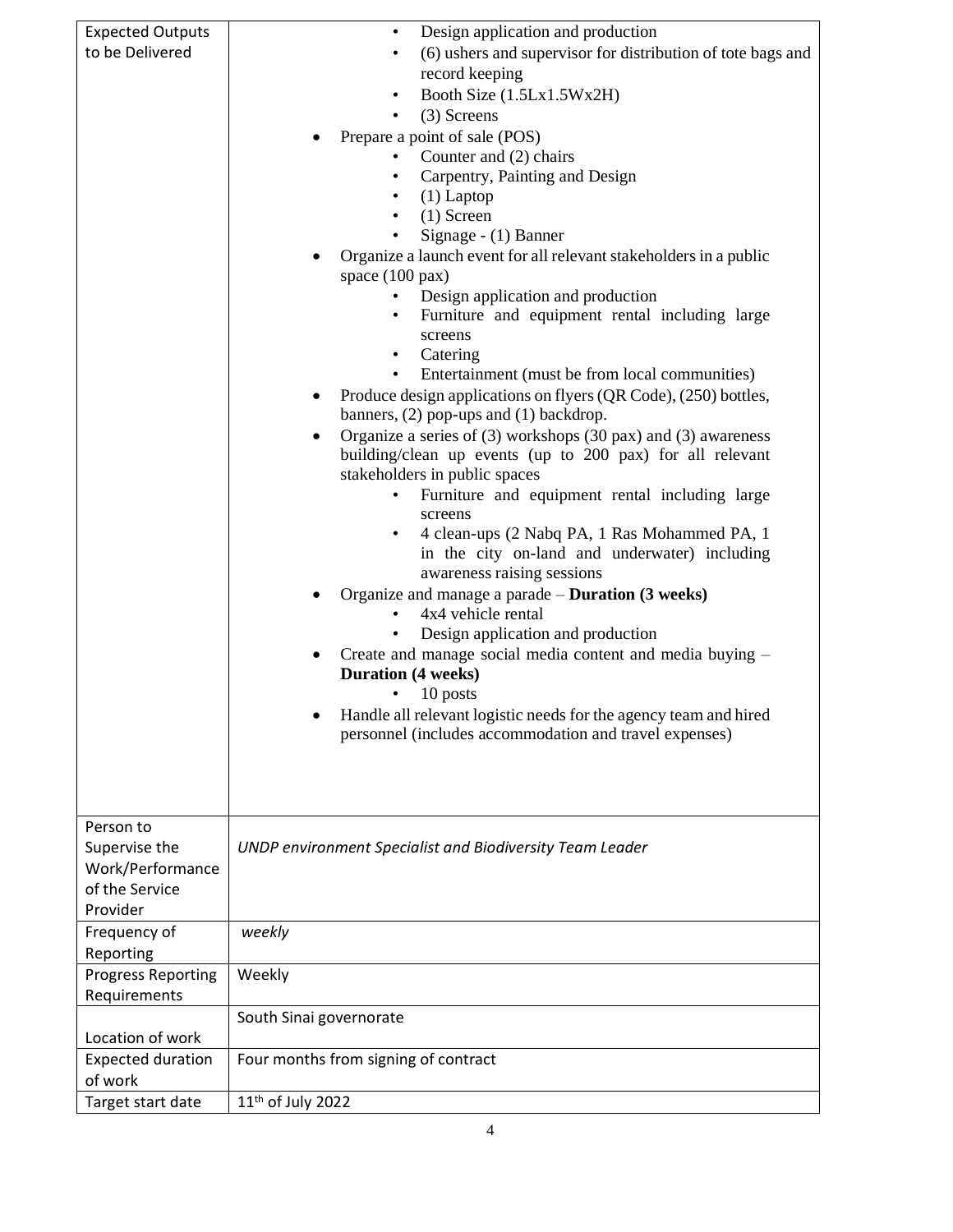| Latest completion<br>date                                                                                | September 2022                                                                                                                                                                                                                                                                   |                           |                                                                |                                                                                  |                         |  |
|----------------------------------------------------------------------------------------------------------|----------------------------------------------------------------------------------------------------------------------------------------------------------------------------------------------------------------------------------------------------------------------------------|---------------------------|----------------------------------------------------------------|----------------------------------------------------------------------------------|-------------------------|--|
| <b>Travels Expected</b>                                                                                  | Destination/s                                                                                                                                                                                                                                                                    | <b>Estimated Duration</b> | <b>Brief Description</b><br>of Purpose of the<br><b>Travel</b> |                                                                                  | <b>Target</b><br>Date/s |  |
|                                                                                                          | S. Sinai                                                                                                                                                                                                                                                                         | 4 months                  | Implement<br>monitor the work                                  | 1 July 2022<br>and                                                               |                         |  |
| Implementation<br>Schedule indicating<br>breakdown and<br>timing of<br>activities/sub-<br>activities     | <b>Z</b> Required                                                                                                                                                                                                                                                                |                           |                                                                |                                                                                  |                         |  |
| Names and<br>curriculum vitae of<br>individuals who<br>will be involved in<br>completing the<br>services | <b>Z</b> Required                                                                                                                                                                                                                                                                |                           |                                                                |                                                                                  |                         |  |
| Currency of<br>Proposal                                                                                  | <b>X</b> Local Currency EGP                                                                                                                                                                                                                                                      |                           |                                                                |                                                                                  |                         |  |
| Value Added Tax<br>on Price Proposal <sup>2</sup>                                                        | X must be inclusive of VAT and other applicable indirect taxes                                                                                                                                                                                                                   |                           |                                                                |                                                                                  |                         |  |
| Validity Period of<br>Proposals                                                                          | ⊠ 120 days                                                                                                                                                                                                                                                                       |                           |                                                                |                                                                                  |                         |  |
| (Counting for the<br>last day of<br>submission of<br>quotes)                                             | In exceptional circumstances, UNDP may request the Proposer to extend the<br>validity of the Proposal beyond what has been initially indicated in this RFP. The<br>Proposal shall then confirm the extension in writing, without any modification<br>whatsoever on the Proposal. |                           |                                                                |                                                                                  |                         |  |
| <b>Partial Quotes</b>                                                                                    | <b>E</b> Not permitted                                                                                                                                                                                                                                                           |                           |                                                                |                                                                                  |                         |  |
| Payment Terms <sup>3</sup>                                                                               | Outputs                                                                                                                                                                                                                                                                          | Percentage                | Timing                                                         | <b>Condition for Payment</b><br>Release                                          |                         |  |
|                                                                                                          | upon<br>submission<br>of action<br>plan<br>submission,                                                                                                                                                                                                                           | 40%                       | 1 week after<br>signature of<br>contract                       | Within thirty (30) days<br>from the date of meeting<br>the following conditions: |                         |  |

*<sup>2</sup> VAT exemption status varies from one country to another. Pls. check whatever is applicable to the UNDP CO/BU requiring the service.*

<sup>&</sup>lt;sup>3</sup> UNDP preference is not to pay any amount in advance upon signing of contract. If the Service Provider strictly requires payment *in advance, it will be limited only up to 20% of the total price quoted. For any higher percentage, or any amount advanced exceeding \$30,000, UNDP shall require the Service Provider to submit a bank guarantee or bank cheque payable to UNDP, in the same amount as the payment advanced by UNDP to the Service Provider.*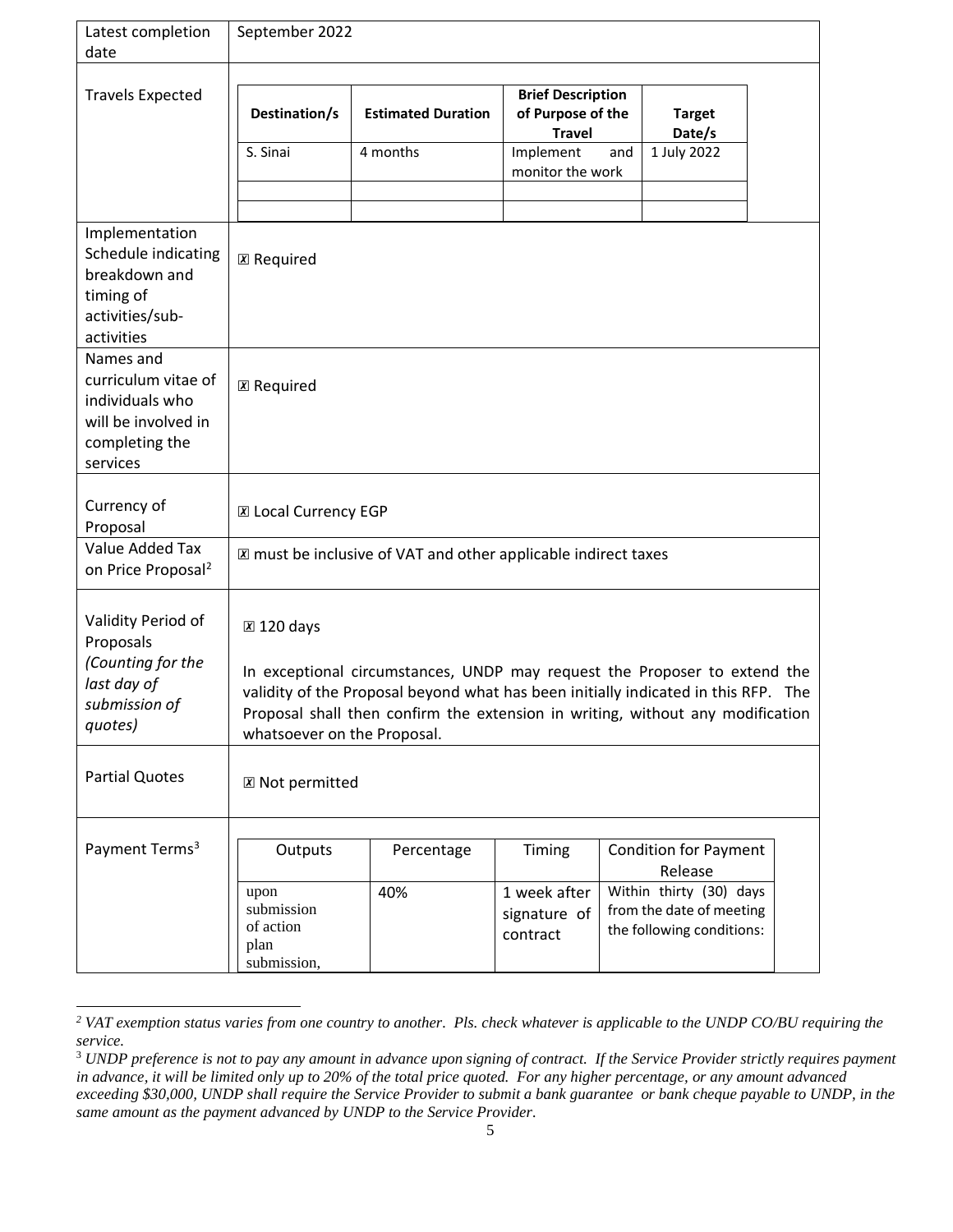|                                                                                                                                | Launch of plastic<br>free event<br>upon<br>completion<br>of all<br>assigned<br>activities.                                                                                                                                                                                                                                                                                                   | 30%<br>30% | months<br>$\overline{2}$<br>after<br>approval of<br>action plan<br>$\overline{2}$<br>months<br>after<br>the<br>launch<br>event | UNDP's written<br>a)<br>acceptance (i.e., not<br>mere receipt) of the<br>quality of the<br>outputs; and<br>b)<br>Receipt of invoice<br>from the Service<br>Provider. |
|--------------------------------------------------------------------------------------------------------------------------------|----------------------------------------------------------------------------------------------------------------------------------------------------------------------------------------------------------------------------------------------------------------------------------------------------------------------------------------------------------------------------------------------|------------|--------------------------------------------------------------------------------------------------------------------------------|----------------------------------------------------------------------------------------------------------------------------------------------------------------------|
| Person(s) to<br>review/inspect/<br>approve<br>outputs/completed<br>services and<br>authorize the<br>disbursement of<br>payment | UNDP Environment Specialist and Biodiversity Team Leader                                                                                                                                                                                                                                                                                                                                     |            |                                                                                                                                |                                                                                                                                                                      |
| Type of Contract to<br>be Signed                                                                                               | ⊠ Contract for Professional Services                                                                                                                                                                                                                                                                                                                                                         |            |                                                                                                                                |                                                                                                                                                                      |
| Criteria for<br><b>Contract Award</b>                                                                                          | X Highest Combined Score (based on the 70% technical offer and 30% price<br>weight distribution)<br>X Full acceptance of the UNDP Contract General Terms and Conditions (GTC).<br>This is a mandatory criterion and cannot be deleted regardless of the nature of<br>services required. Non-acceptance of the GTC may be grounds for the rejection of<br>the Proposal.                       |            |                                                                                                                                |                                                                                                                                                                      |
| Criteria for the<br>Assessment of<br>Proposal                                                                                  | <b>Technical Proposal (70%)</b><br>X Expertise of the Firm 30%<br>X Methodology, Its Appropriateness to the Condition and Timeliness of the<br>Implementation Plan 20%<br>X Management Structure and Qualification of Key Personnel 20%<br><b>Financial Proposal (30%)</b><br>To be computed as a ratio of the Proposal's offer to the lowest price among the<br>proposals received by UNDP. |            |                                                                                                                                |                                                                                                                                                                      |
| UNDP will award<br>the contract to:                                                                                            | X One and only one Service Provider                                                                                                                                                                                                                                                                                                                                                          |            |                                                                                                                                |                                                                                                                                                                      |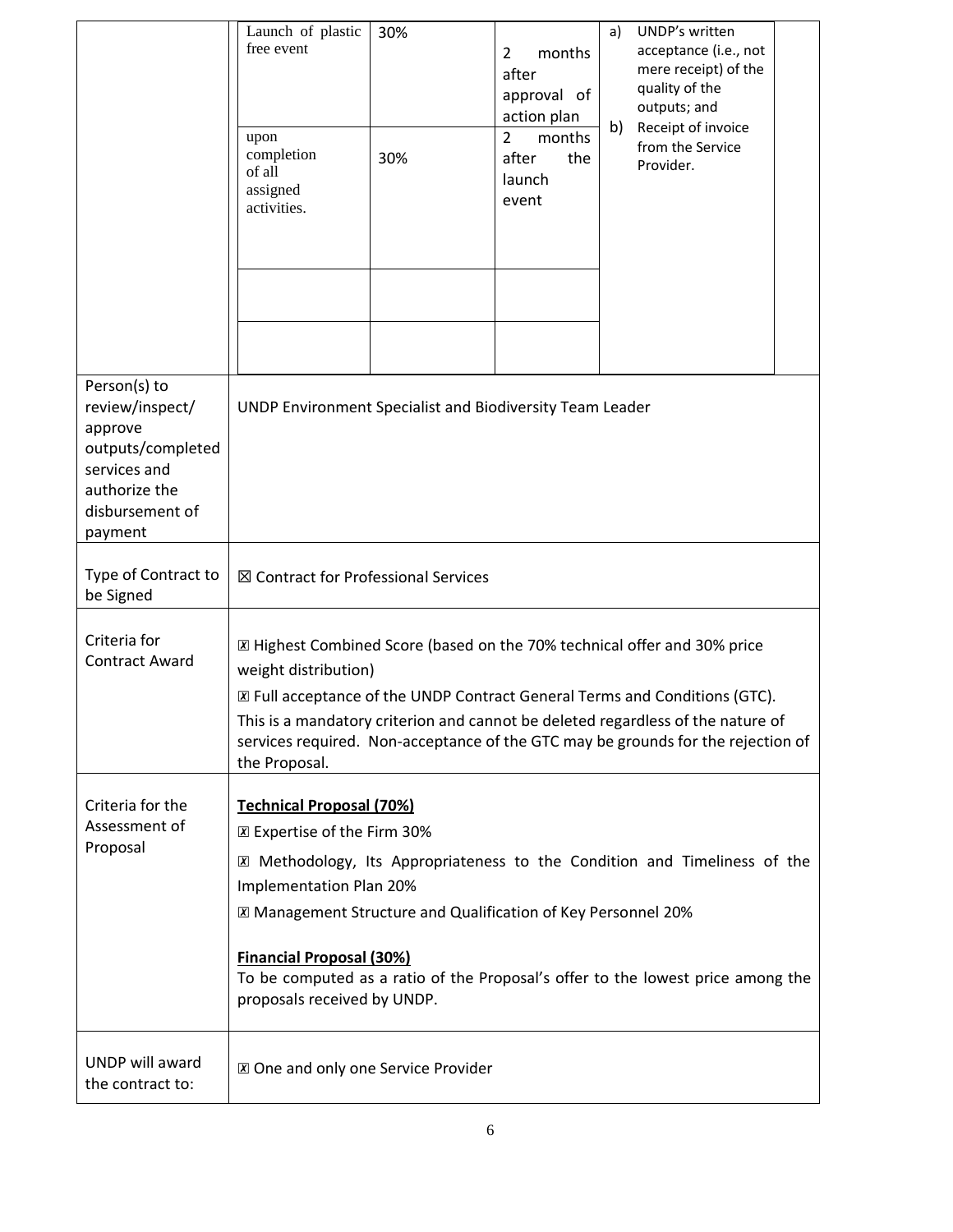| <b>Contract General</b><br>Terms and | $\boxtimes$ General Terms and Conditions for contracts (goods and/or services)                                                 |  |  |  |
|--------------------------------------|--------------------------------------------------------------------------------------------------------------------------------|--|--|--|
| Conditions <sup>4</sup>              | Applicable Terms and Conditions are available at:                                                                              |  |  |  |
|                                      | http://www.undp.org/content/undp/en/home/procurement/business/how-                                                             |  |  |  |
|                                      | we-buy.html                                                                                                                    |  |  |  |
|                                      |                                                                                                                                |  |  |  |
|                                      |                                                                                                                                |  |  |  |
| Annexes to this                      | X Form for Submission of Proposal (Annex 2)                                                                                    |  |  |  |
| RFP <sup>5</sup>                     | ⊠ Detailed TOR                                                                                                                 |  |  |  |
|                                      |                                                                                                                                |  |  |  |
| Contact Person for                   | Walaa Zoulfakar                                                                                                                |  |  |  |
| Inquiries                            | Procurementnotice.egypt@undp.org                                                                                               |  |  |  |
| (Written inquiries                   | Any delay in UNDP's response shall be not used as a reason for extending the                                                   |  |  |  |
| only $)^6$                           | deadline for submission, unless UNDP determines that such an extension is                                                      |  |  |  |
|                                      | necessary and communicates a new deadline to the Proposers.                                                                    |  |  |  |
|                                      | Email submission, if allowed or specified in the BDS, shall be governed as                                                     |  |  |  |
| <b>Other Information</b>             | follows:                                                                                                                       |  |  |  |
| for email<br>submission              | a) electronic files that form part of the proposal must be in accordance with the<br>format and requirements indicated in BDS; |  |  |  |
|                                      | b) The Technical Proposal and the Financial Proposal files MUST BE                                                             |  |  |  |
|                                      | <b>COMPLETELY SEPARATE</b> . The financial proposal shall be encrypted with                                                    |  |  |  |
|                                      | different passwords and clearly labelled. The files must be sent to the dedicated                                              |  |  |  |
|                                      | email address specified in the BDS.                                                                                            |  |  |  |
|                                      | c) The password for opening the Financial Proposal should be provided only                                                     |  |  |  |
|                                      | upon request of UNDP. UNDP will request password only from bidders whose                                                       |  |  |  |
|                                      | Technical Proposal has been found to be technically responsive. Failure to provide                                             |  |  |  |
|                                      | correct password may result in the proposal being Rejected                                                                     |  |  |  |

<sup>4</sup> *Service Providers are alerted that non-acceptance of the terms of the General Terms and Conditions (GTC) may be grounds for disqualification from this procurement process.* 

<sup>5</sup> *Where the information is available in the web, a URL for the information may simply be provided.*

*<sup>6</sup> This contact person and address is officially designated by UNDP. If inquiries are sent to other person/s or address/es, even if they are UNDP staff, UNDP shall have no obligation to respond nor can UNDP confirm that the query was received.*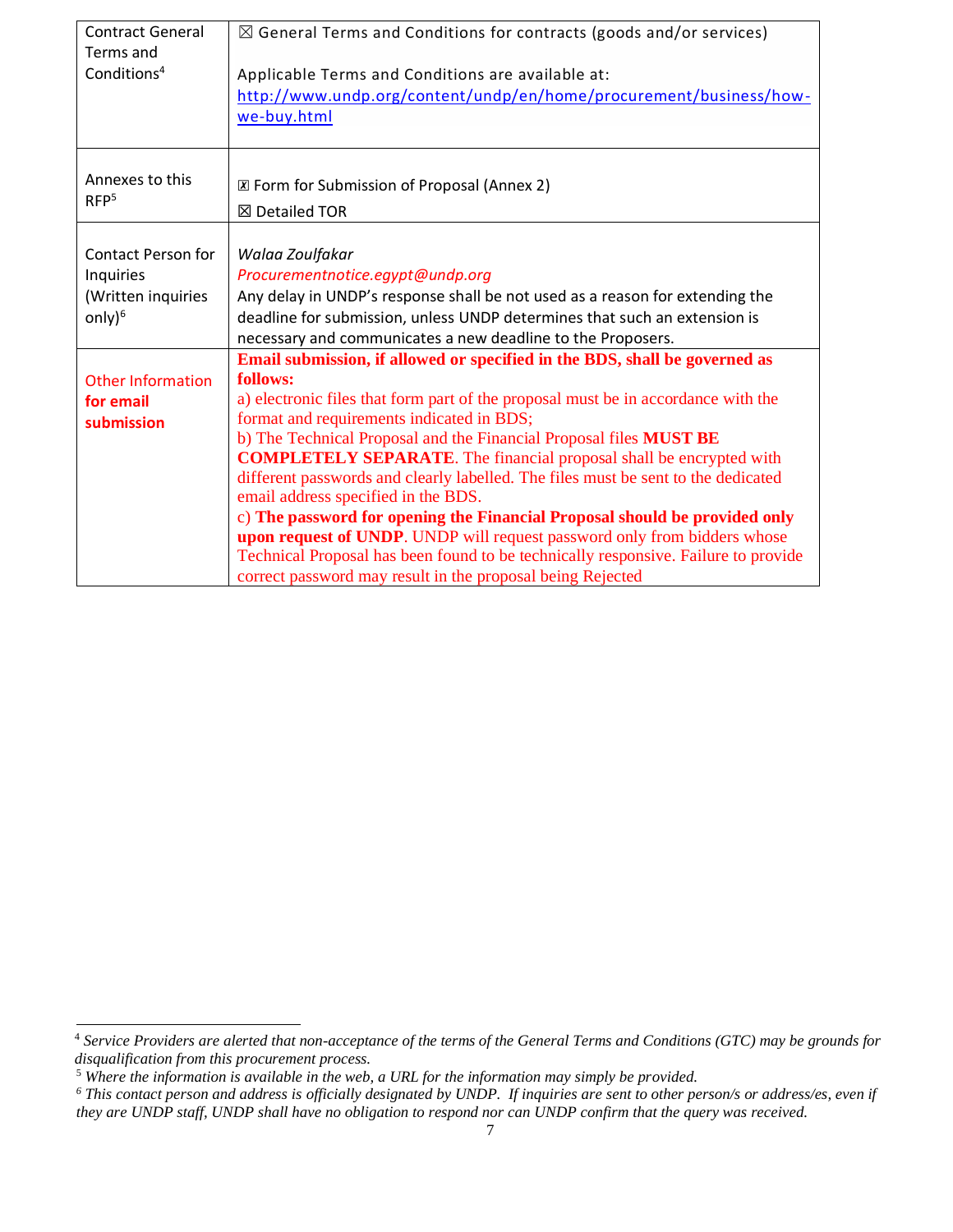#### **Annex 2**

#### **FORM FOR SUBMITTING SERVICE PROVIDER'S PROPOSAL<sup>7</sup>**

#### *(This Form must be submitted only using the Service Provider's Official Letterhead/Stationery<sup>8</sup> )*

[insert: *Location]*. [insert: *Date]*

To: [*insert: Name and Address of UNDP focal point]*

#### Dear Sir/Madam:

We, the undersigned, hereby offer to render the following services to UNDP in conformity with the requirements defined in the RFP dated 6/20/2022 , and all of its attachments, as well as the provisions of the UNDP General Contract Terms and Conditions & the validity of the proposals for **120 days**:

#### A. **Qualifications of the Service Provider**

*The Service Provider must describe and explain how and why they are the best entity that can deliver the requirements of UNDP by indicating the following :*

- *a) Profile – describing the nature of business, field of expertise, licenses, certifications, accreditations;*
- *b) Business Licenses – Registration Papers, Tax Payment Certification, etc.*
- *c) Latest Audited Financial Statement – income statement and balance sheet to indicate Its financial stability, liquidity, credit standing, and market reputation, etc. ;*
- *d) Track Record – list of clients for similar services as those required by UNDP, indicating description of contract scope, contract duration, contract value, contact references;*
- *e) Certificates and Accreditation – including Quality Certificates, Patent Registrations, Environmental Sustainability Certificates, etc.*
- *f) Written Self-Declaration that the company is not in the UN Security Council 1267/1989 List, UN Procurement Division List or Other UN Ineligibility List.*

#### B. **Proposed Methodology for the Completion of Services**

*The Service Provider must describe how it will address/deliver the demands of the RFP; providing a detailed description of the essential performance characteristics, reporting conditions and quality assurance mechanisms that will be put in place, while demonstrating that the proposed methodology will be appropriate to the local conditions and context of the work.*

<sup>7</sup> *This serves as a guide to the Service Provider in preparing the Proposal.* 

*<sup>8</sup> Official Letterhead/Stationery must indicate contact details – addresses, email, phone and fax numbers – for verification purposes*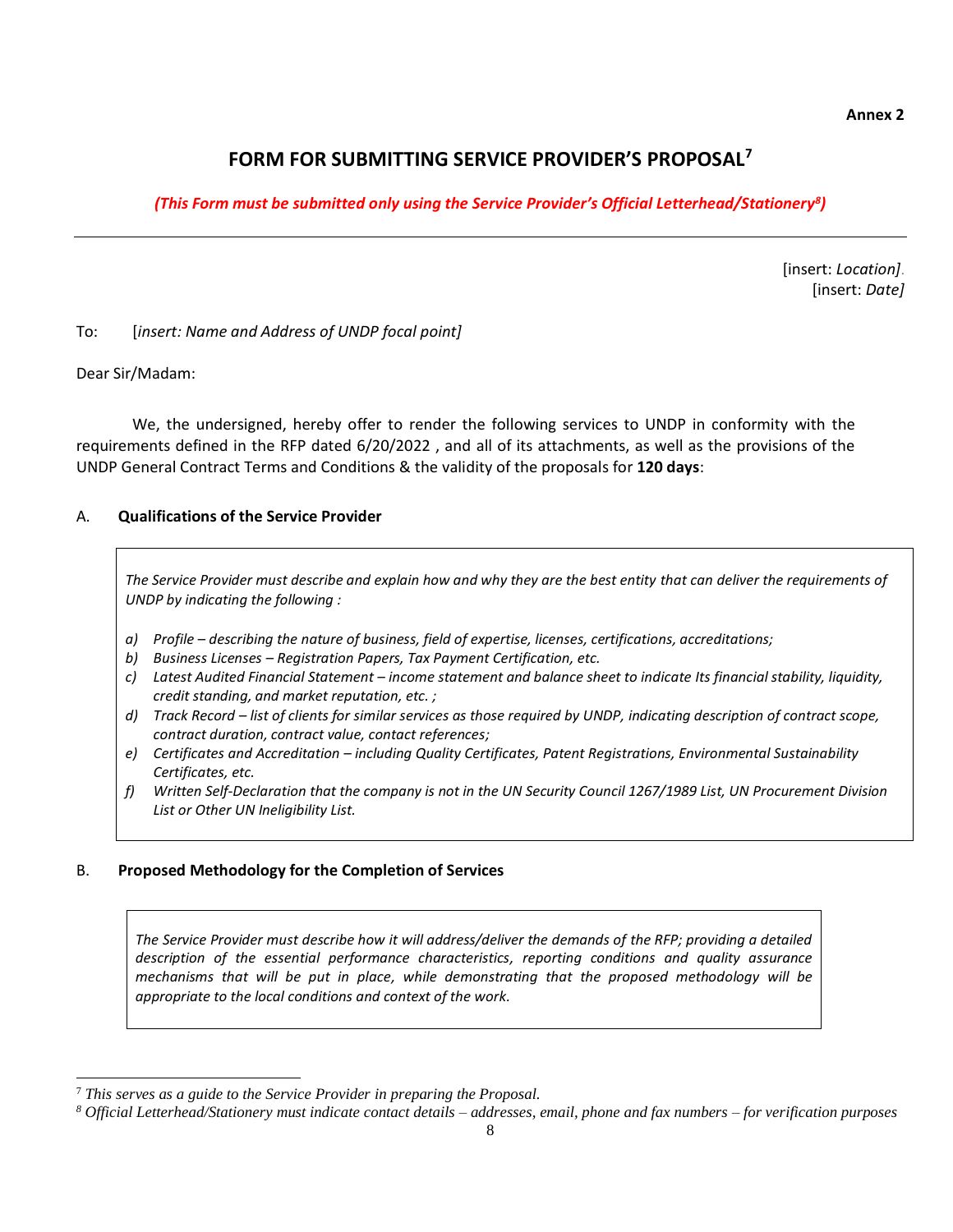#### C. **Qualifications of Key Personnel**

*If required by the RFP, the Service Provider must provide :*

- *a) Names and qualifications of the key personnel that will perform the services indicating who is Team Leader, who are supporting, etc.;*
- *b) CVs demonstrating qualifications must be submitted if required by the RFP; and*
- *c) Written confirmation from each personnel that they are available for the entire duration of the contract.*

#### D. **Cost Breakdown per Deliverable\***

|   | <b>Deliverables</b><br>[list them as referred to in the RFP] | <b>Percentage of Total Price</b><br>(Weight for payment) | <b>Price</b><br>(Lump Sum, All<br>Inclusive) |
|---|--------------------------------------------------------------|----------------------------------------------------------|----------------------------------------------|
|   | Action plan submission                                       | 40%                                                      |                                              |
|   | After the launch event                                       | 30%                                                      |                                              |
| 3 | Upon completion of all assigned<br>activities                | 30%                                                      |                                              |
|   | Total                                                        | 100%                                                     |                                              |

*\*This shall be the basis of the payment tranches*

*[Name and Signature of the Service Provider's Authorized Person] [Designation] [Date]*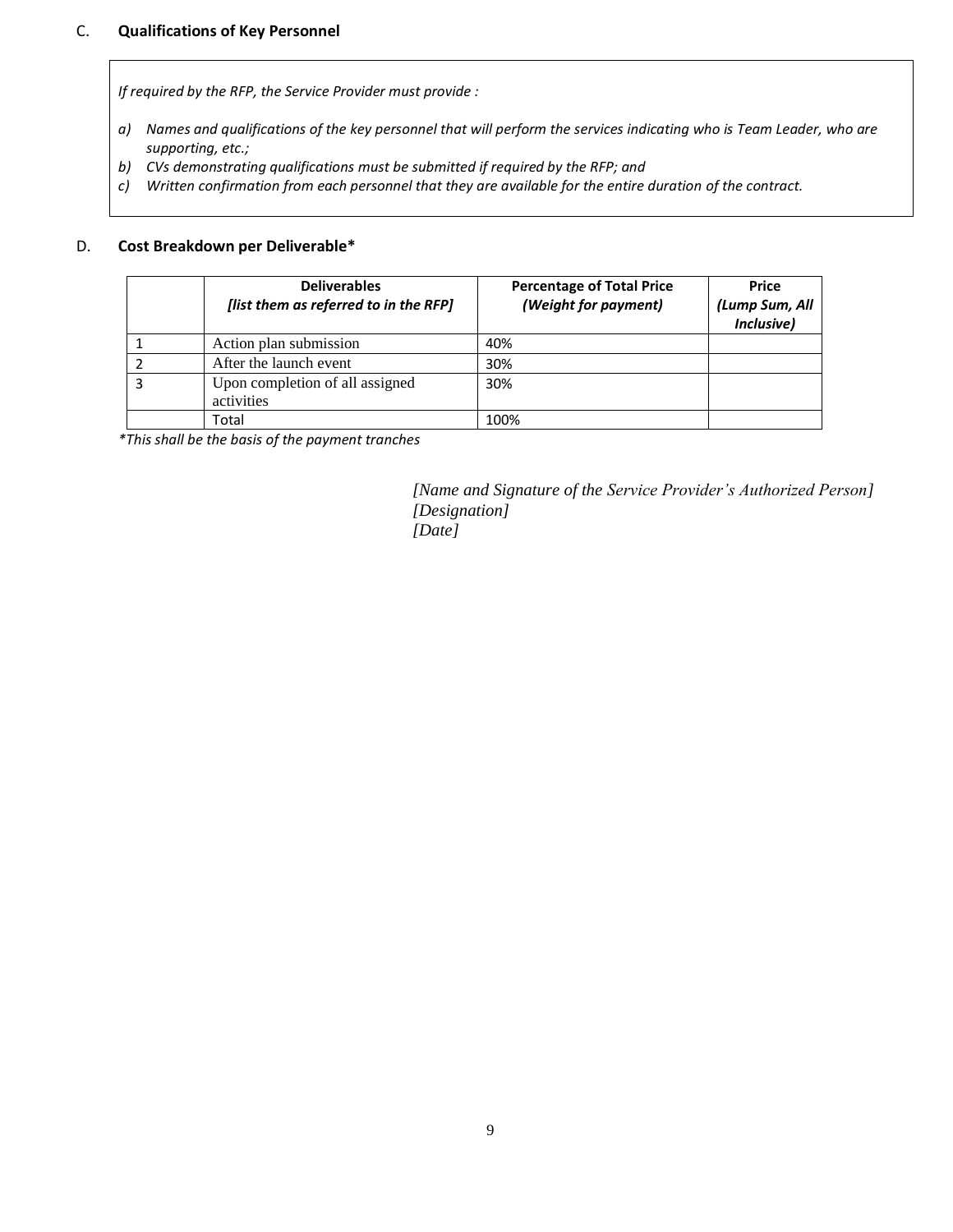# **Terms of Reference (TOR) Consultancy Service for Media Production, Event Management and Communications**

### Background

As a means to reduce threats from unsustainable urban/tourism development and to forestall their consequential impacts on biodiversity in Egypt, the Ministry of Environment (MoE), the South Sinai Governorate (SSG) and the United Nations Development Programme (UNDP) seek to significantly reduce the usage of single-use plastics (SUPs) in Sharm El Sheikh.

Regrettably, the negative economic impacts incurred by SUPs are often underestimated. The continued degradation of pristine natural environment, in areas such as Sinai and the Southern Red Sea, will have immediate impact on the overall attractiveness of Egypt as a global tourism destination. Therefore, UNDP working together with the Egyptian tourism sector, government entities and local communities to curb the demand for SUPs, discourage non-essential use and support the adoption of reusable, environmentally-friendly alternatives.

The facilitation of market entry, outlining possible policy recommendation to enhance the productivity and viability of the SUP alternatives sector is a must to ensure the reduction of SUP usage, especially in Southern Sinai.

### **2.** Overall objective of the Assignment

The overall objective of the assignment is to ensure market readiness for the issuance of the SUP banning policy, with a focus on community-led and small and medium sized enterprises (SMEs) working in the SUPs alternatives sector. The assignment requires the organization, curation and production of several events encouraging the use of alternatives to SUPs in Sharm El Sheikh. Furthermore, the assignment also includes a variety of communications and social media activities that enhance exposure and support for the alternatives to SUPs sector. These activities are designed to support the implementation of a government policy banning the use of SUPs in Sharm El Sheikh, as well as preparations for the upcoming UN Climate Change Conference (COP27).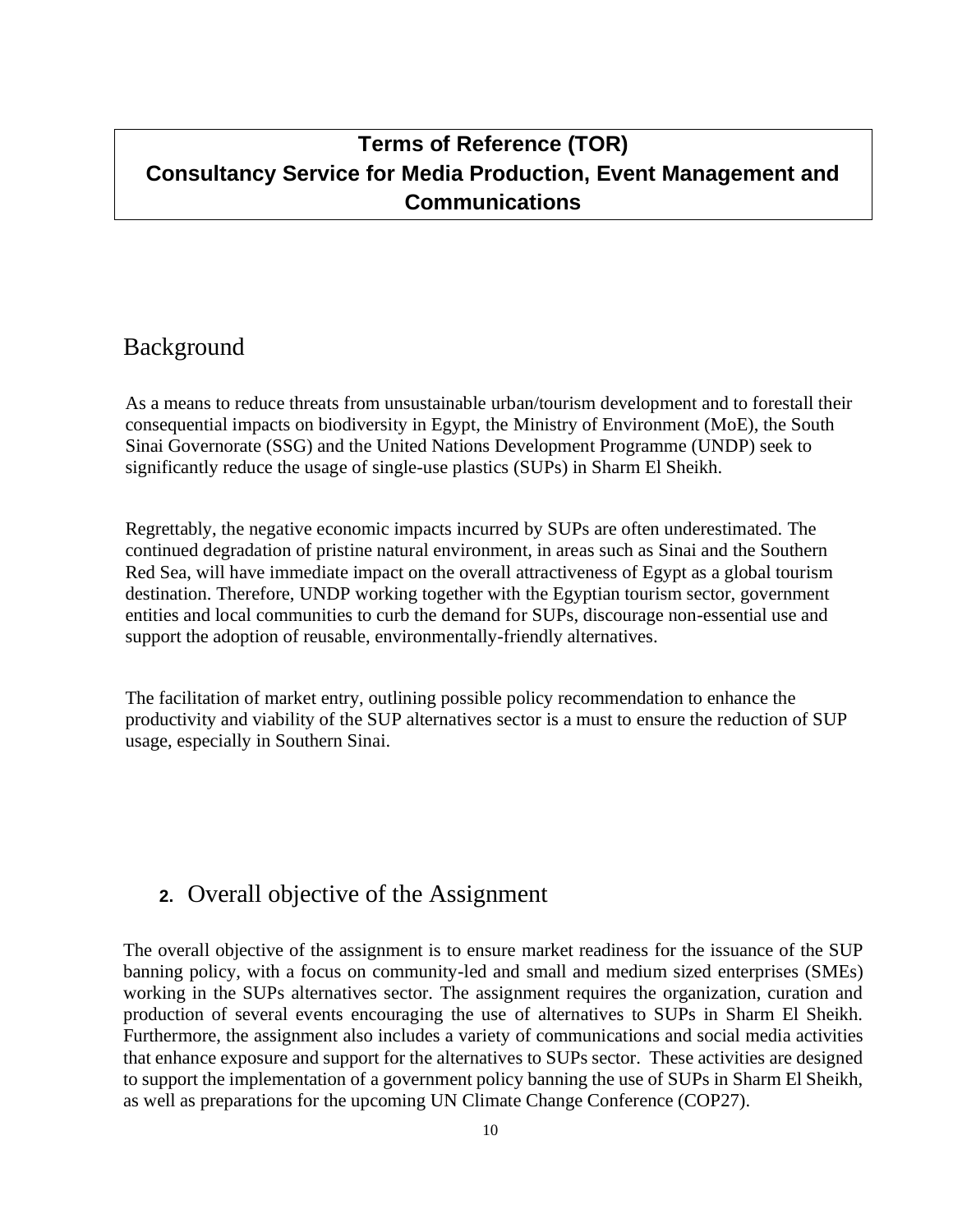# **3.** Specific tasks for the Service Provider

Under the direct supervision of UNDP, the service provider will be required to do the following:

- Carry out and oversee (3) booth production and activation **Duration (5 weeks)**
	- Design application and production
	- (6) ushers and supervisor for distribution of tote bags and record keeping
	- Booth Size (1.5Lx1.5Wx2H)
	- $\bullet$  (3) Screens
- Prepare a point of sale (POS)
	- Counter and (2) chairs
	- Carpentry, Painting and Design
	- $\bullet$  (1) Laptop
	- $\bullet$  (1) Screen
	- Signage (1) Banner
- Organize a launch event for all relevant stakeholders in a public space (100 pax)
	- Design application and production
	- Furniture and equipment rental including large screens
	- Catering
	- Entertainment (must be from local communities)
- Produce design applications on flyers  $(QR Code)$ ,  $(250)$  bottles, banners,  $(2)$  pop-ups and (1) backdrop.
- Organize a series of (3) workshops (30 pax) and (3) awareness building/clean up events (up to 200 pax) for all relevant stakeholders in public spaces
	- Furniture and equipment rental including large screens
	- 4 clean-ups (2 Nabq PA, 1 Ras Mohammed PA, 1 in the city on-land and underwater) including awareness raising sessions
- Organize and manage a parade **Duration (3 weeks)**
	- 4x4 vehicle rental
	- Design application and production
- Create and manage social media content and media buying **Duration (4 weeks)**
	- 10 posts
- Handle all relevant logistic needs for the agency team and hired personnel (includes accommodation and travel expenses)

### **4.** Output /Deliverables

- Present a detailed workplan to UNDP.
- Produce a weekly progress report.
- Deliver a detailed procurement list of all goods, works and services enlisted under the project.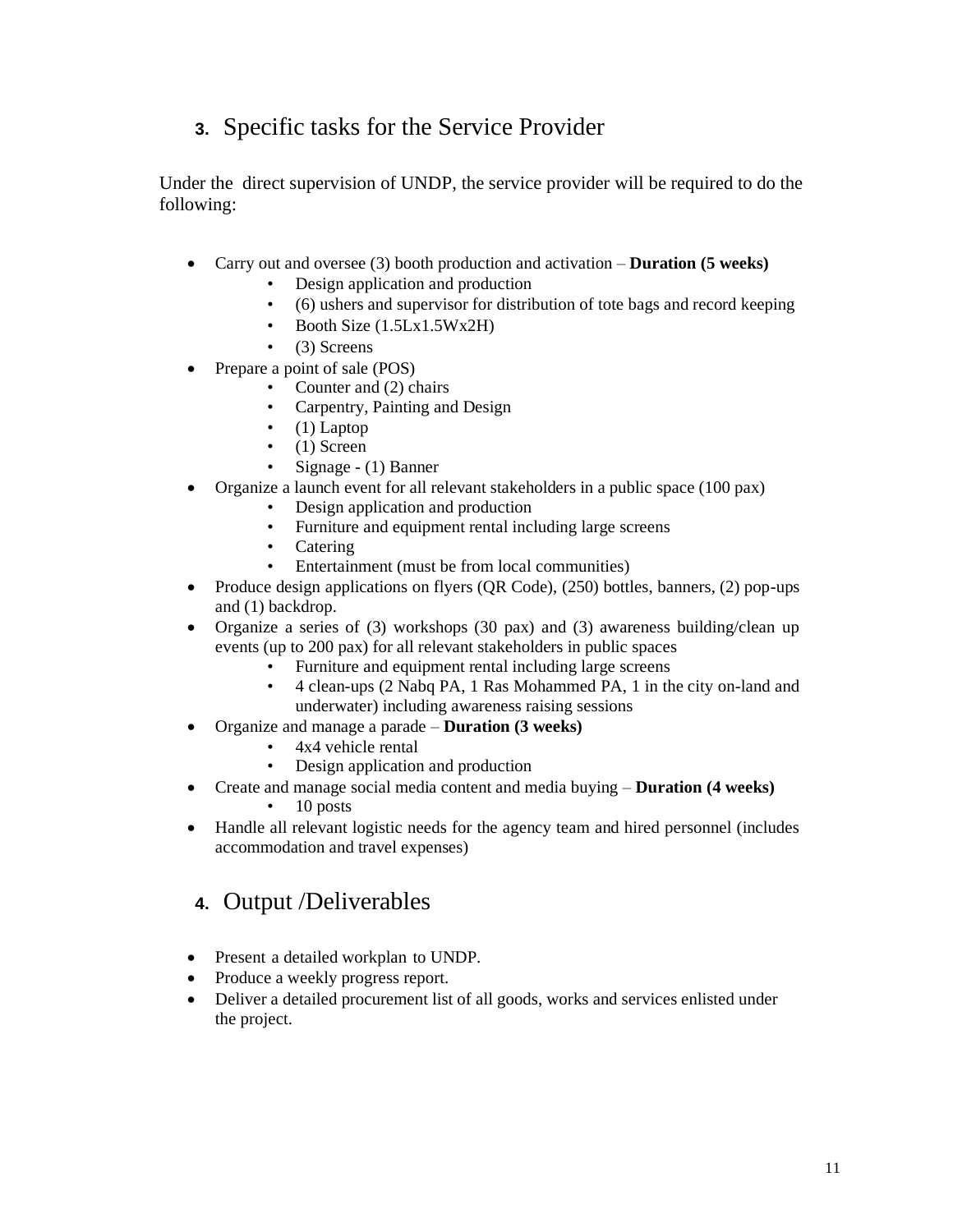# **5.** Required Qualifications and Experience of the Service Provider

The service provider (agency) will be required to have the following:

- 5+ years' experience working in media production, event management, on-ground activations and communications (25points).
- Good knowledge and experience working with the environmental sector in Egypt (25points).
- Previous success stories in awareness-building and campaign management (30points).
- Team members with at least 10 years of compiled experience in the areas of media, marketing, copywriting and advertising (20 points)
- Experience working with multilateral and bilateral development agencies is desirable.

### **6.** Duration of the Assignment

The assignment is expected to take 4 months from the signature of the contract.

### **7.** Intellectual Property

All information pertaining to UNDP (documentary, audio, digital, cyber, project documents, etc) belonging to the client, which the service provider may come into contact within the performance of his/her, duties under this consultancy shall remain the property of UNDP who shall have exclusive rights over their use. Except for purposes of this assignment, the information shall not be disclosed to the public nor used in whatever form without written permission of UNDP.

### **8.** Contractual arrangements and supervision

The service will be hired under UNDP terms of contract and supervised by UNDP solely for the purpose of delivering the above outputs, within the agreed time frame.

UNDP as the client shall provide necessary support to the service provider in order to execute the assignment during the duration of the consultancy. These shall include:

I. Handle all relevant logistics for event attendees (accommodation, internal transport and